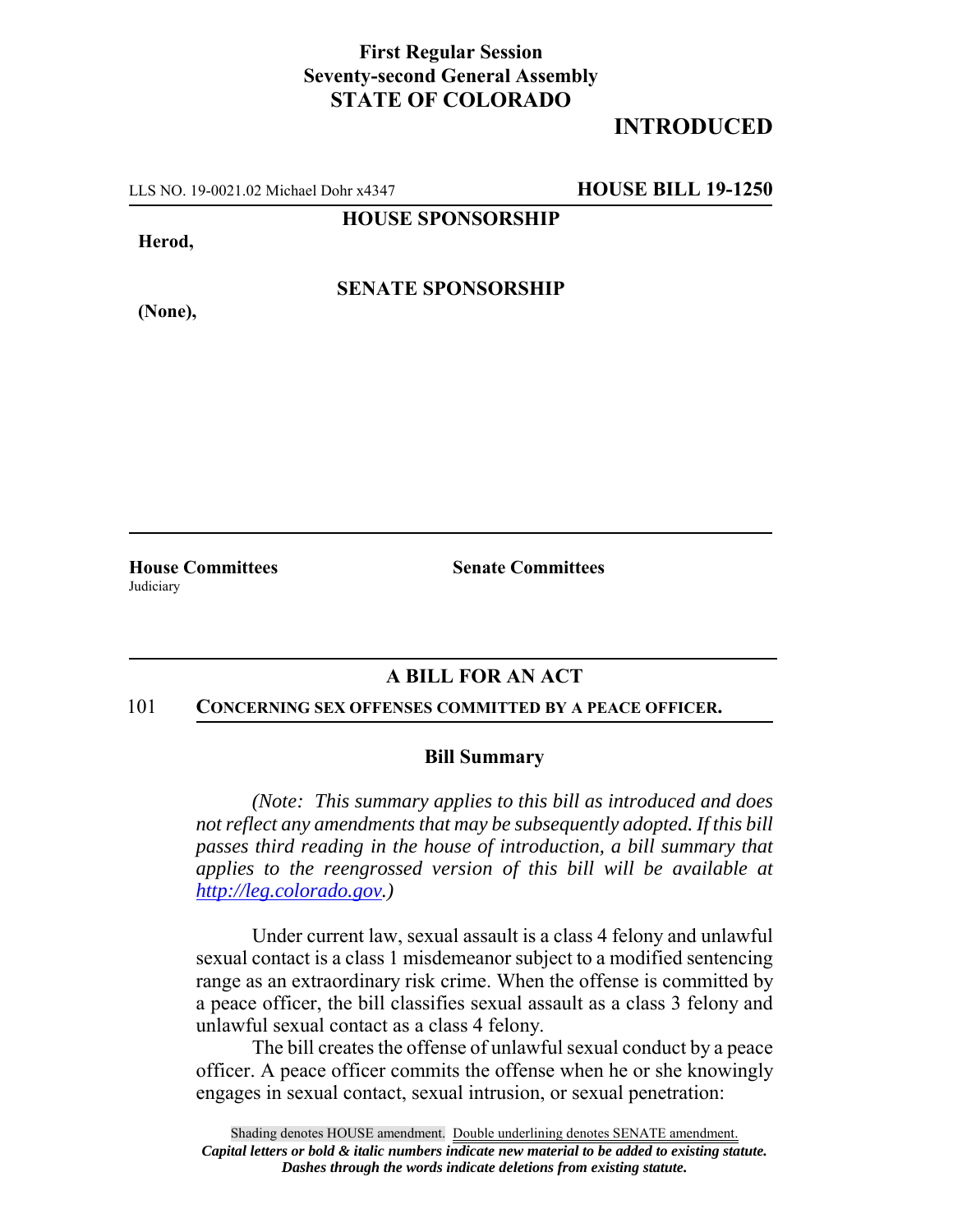- ! When the peace officer encounters the victim for the purpose of law enforcement or in the performance of the officer's duties;
- ! When the peace officer knows at the time of the unlawful sexual conduct that the victim is the subject of an active investigation; or
- ! When the peace officer makes any show of authority in connection with the unlawful sexual conduct.

Unlawful sexual conduct by a peace officer is a class 4 felony when the offense is committed by sexual contact and is a class 3 felony when the offense is committed by sexual intrusion or sexual penetration. An offender convicted of unlawful sexual conduct by a peace officer is required to register as a sex offender. An offender convicted of class 3 felony unlawful sexual conduct by a peace officer is subject to lifetime supervision.

| $\mathbf{1}$   | Be it enacted by the General Assembly of the State of Colorado:                |
|----------------|--------------------------------------------------------------------------------|
| $\overline{2}$ | <b>SECTION 1.</b> In Colorado Revised Statutes, 18-3-402, amend                |
| 3              | $(4)(c)$ and $(4)(d)$ ; and <b>add</b> $(4)(f)$ as follows:                    |
| $\overline{4}$ | 18-3-402. Sexual assault. (4) Sexual assault is a class 3 felony               |
| 5              | if it is attended by any one or more of the following circumstances:           |
| 6              | (c) The actor causes submission of the victim by threatening to                |
| $\overline{7}$ | retaliate in the future against the victim, or any other person, and the       |
| 8              | victim reasonably believes that the actor will execute this threat. As used    |
| 9              | in this paragraph (c) SUBSECTION $(4)(c)$ , "to retaliate" includes threats of |
| 10             | kidnapping, death, serious bodily injury, or extreme pain; $\sigma$            |
| 11             | (d) The actor has substantially impaired the victim's power to                 |
| 12             | appraise or control the victim's conduct by employing, without the             |
| 13             | victim's consent, any drug, intoxicant, or other means for the purpose of      |
| 14             | causing submission. SUBMISSION; OR                                             |
| 15             | (f) THE ACTOR IS A PEACE OFFICER, AS DESCRIBED IN ARTICLE $2.5$                |
| 16             | OF TITLE 16.                                                                   |
| 17             | <b>SECTION 2.</b> In Colorado Revised Statutes, 18-3-404, amend                |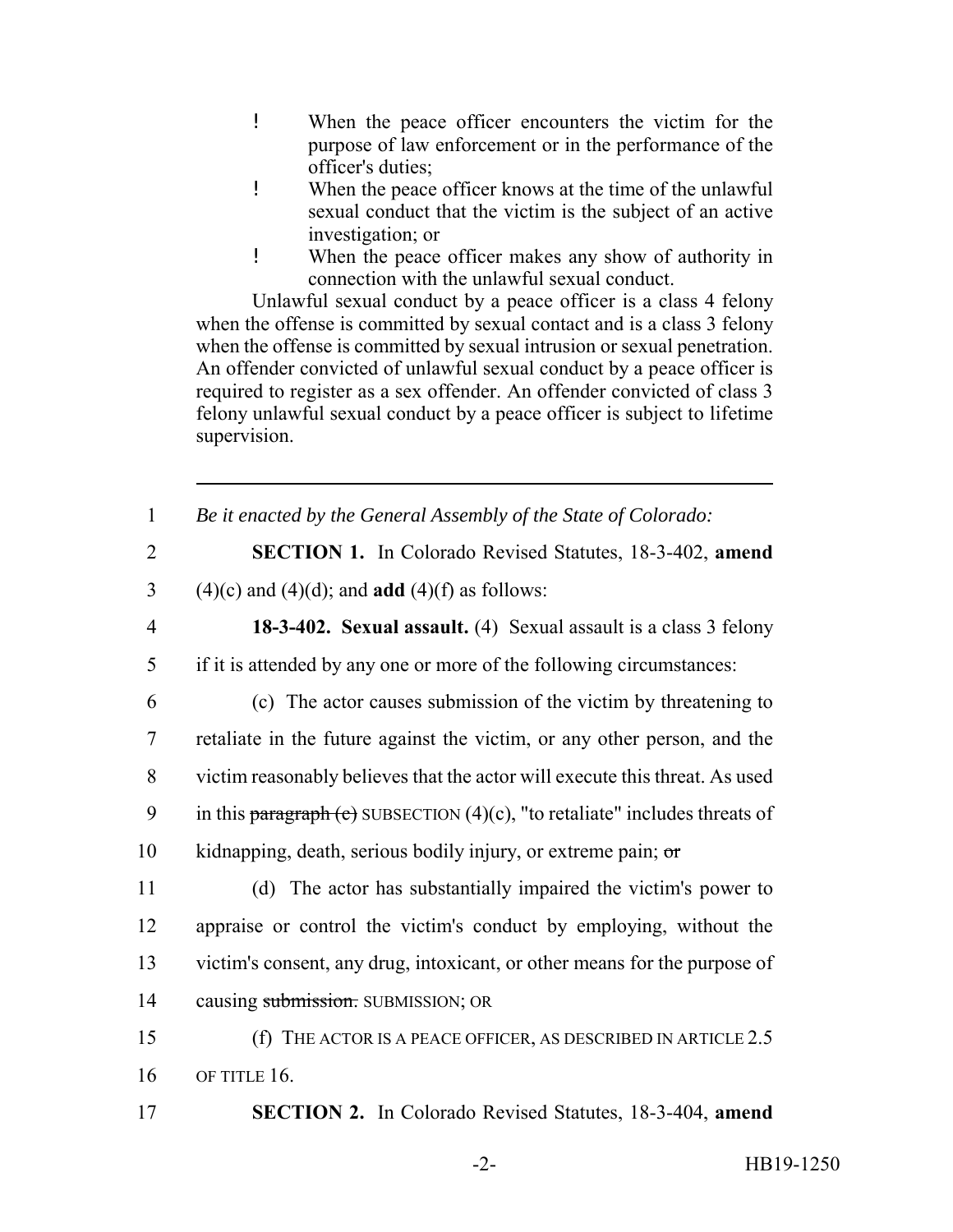1  $(2)(b)$  as follows:

 **18-3-404. Unlawful sexual contact.** (2) (b) Notwithstanding the 3 provisions of paragraph (a) of this subsection  $(2)$  SUBSECTION  $(2)(a)$  OF THIS SECTION, unlawful sexual contact is a class 4 felony if the actor compels the victim to submit by use of such force, intimidation, or threat 6 as specified in section 18-3-402 (4)(a), (4)(b), or (4)(c); or if the actor 7 engages in the conduct described in paragraph  $(g)$  of subsection  $(1)$ 8 SUBSECTION  $(1)(g)$  of this section or subsection  $(1.5)$  of this section; OR IF THE ACTOR IS A PEACE OFFICER, AS DESCRIBED IN ARTICLE 2.5 OF TITLE 16. **SECTION 3.** In Colorado Revised Statutes, **add** 18-3-405.7 as follows: **18-3-405.7. Unlawful sexual conduct by a peace officer - definitions.** (1) A PEACE OFFICER COMMITS UNLAWFUL SEXUAL CONDUCT BY A PEACE OFFICER BY KNOWINGLY ENGAGING IN SEXUAL CONTACT, SEXUAL INTRUSION, OR SEXUAL PENETRATION, UNDER ANY OF THE FOLLOWING CIRCUMSTANCES: (a) IN THE SAME ENCOUNTER, THE PEACE OFFICER CONTACTS THE VICTIM FOR THE PURPOSE OF LAW ENFORCEMENT OR IN THE NORMAL 20 COURSE OF THE OFFICER'S EMPLOYMENT ACTIVITIES OR DUTIES; (b) AT THE TIME OF THE SEXUAL CONTACT, INTRUSION, OR PENETRATION, THE PEACE OFFICER KNOWS THAT THE VICTIM IS THE 23 SUBJECT OF AN ACTIVE INVESTIGATION; OR (c) IN CONNECTION WITH THE SEXUAL CONTACT, INTRUSION, OR PENETRATION, THE PEACE OFFICER ENGAGES IN ANY ACT IN FURTHERANCE 26 OF HIS OR HER AUTHORITY. (2) (a) UNLAWFUL SEXUAL CONDUCT BY A PEACE OFFICER UNDER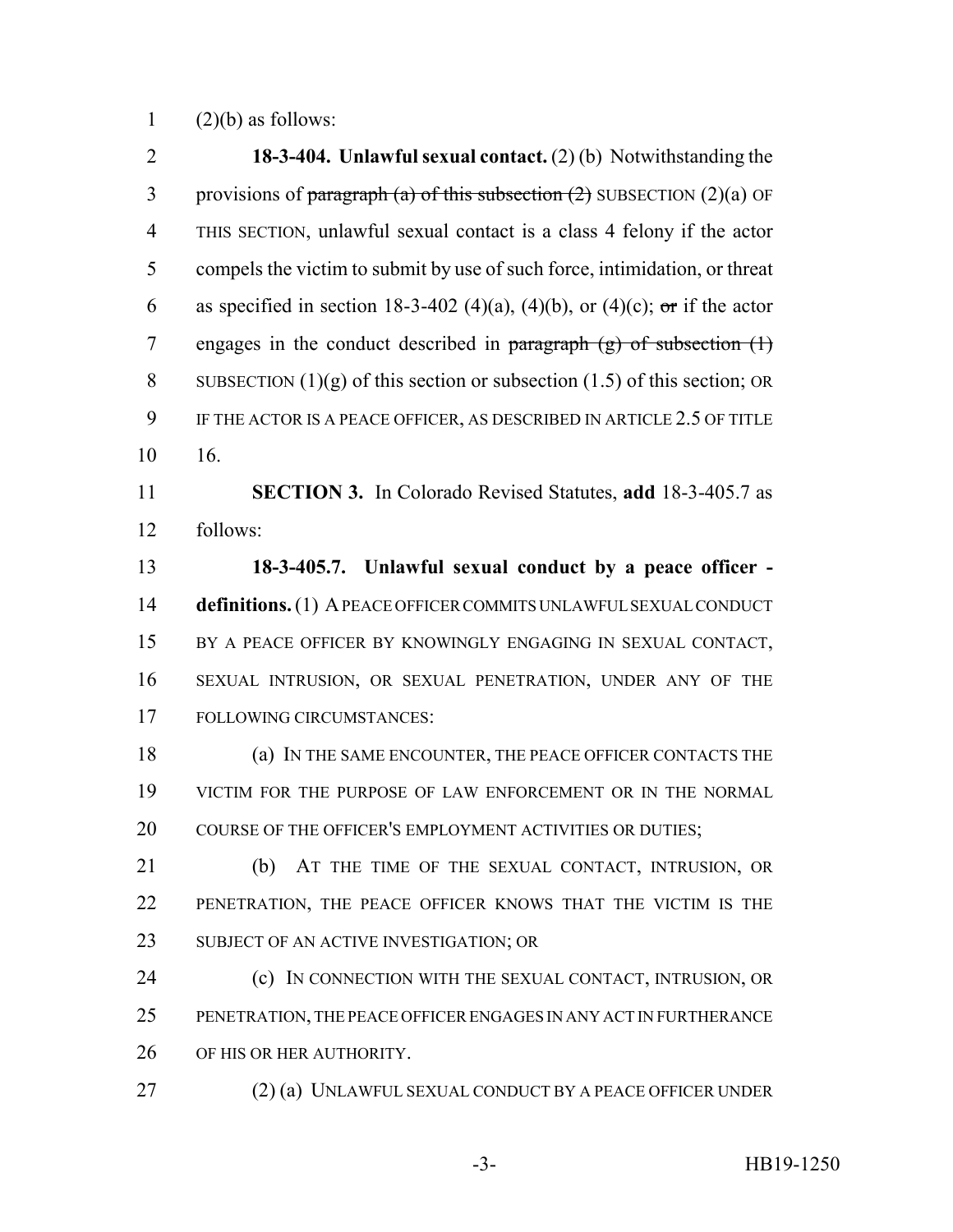CIRCUMSTANCES WHEN THE VICTIM IS SUBJECT TO SEXUAL CONTACT IS A CLASS 4 FELONY.

 (b) UNLAWFUL SEXUAL CONDUCT BY A PEACE OFFICER UNDER CIRCUMSTANCES IN WHICH SEXUAL INTRUSION OR PENETRATION IS INFLICTED ON THE VICTIM IS A CLASS 3 FELONY.

 (3) FOR THE PURPOSES OF THIS SECTION, UNLESS THE CONTEXT OTHERWISE REQUIRES:

**(a) "IN CONNECTION WITH" MEANS ANY ACT OF AUTHORITY THAT**  SOLICITS, FURTHERS, ADVANCES, PROMOTES, OR HAS A CONTINUITY OF PURPOSE WITH THE INFLICTION OF SEXUAL CONTACT, INTRUSION, OR PENETRATION AND MAY OCCUR BEFORE, DURING, OR AFTER THE SEXUAL CONTACT, INTRUSION, OR PENETRATION.

 (b) "PEACE OFFICER" MEANS ANY PERSON DESCRIBED IN ARTICLE 2.5 OF TITLE 16.

 (4) IT IS NOT A DEFENSE TO THIS SECTION THAT THE VICTIM CONSENTED TO THE SEXUAL CONTACT, INTRUSION, OR PENETRATION.

 (5) THIS SECTION DOES NOT APPLY TO SEXUAL CONTACT OR 18 INTRUSION THAT OCCURS INCIDENT TO A LAWFUL SEARCH.

 **SECTION 4.** In Colorado Revised Statutes, 16-11.7-102, **amend** 20 the introductory portion,  $(3)(x)$ , and  $(3)(y)$ ; and **add**  $(3)(z)$  as follows:

 **16-11.7-102. Definitions.** As used in this article ARTICLE 11.7, unless the context otherwise requires:

 (3) "Sex offense" means any felony or misdemeanor offense described in this subsection (3) as follows:

 (x) Public indecency, committed in violation of section 18-7-301 26 (2)(b),  $C.R.S.,$  if a second offense is committed within five years of the 27 previous offense or a third or subsequent offense is committed;  $\sigma$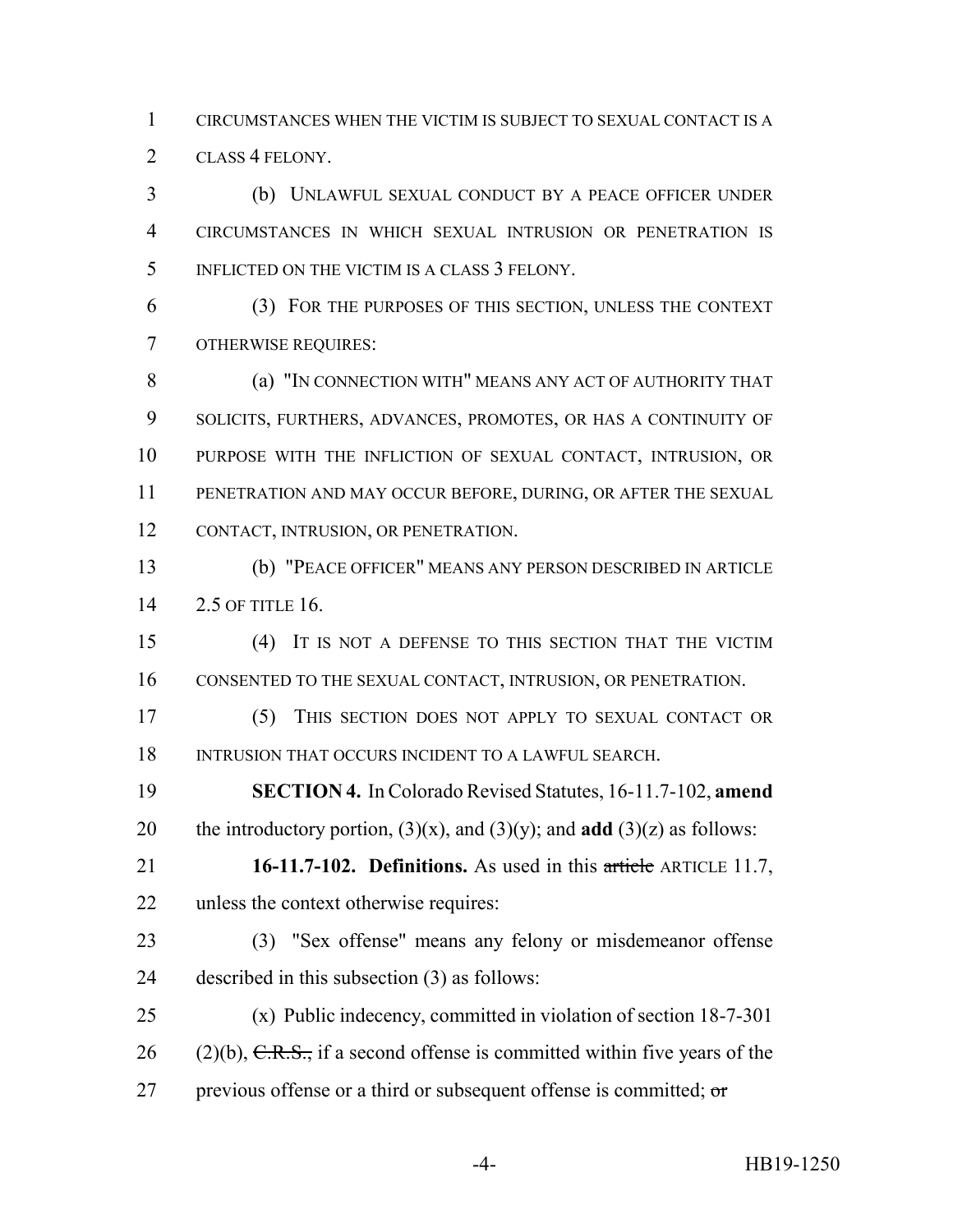| $\mathbf{1}$   | (y) Invasion of privacy for sexual gratification, as described in          |
|----------------|----------------------------------------------------------------------------|
| 2              | section 18-3-405.6; C.R.S. OR                                              |
| 3              | UNLAWFUL SEXUAL CONDUCT BY A PEACE OFFICER, IN<br>(z)                      |
| $\overline{4}$ | VIOLATION OF SECTION 18-3-405.7.                                           |
| 5              | <b>SECTION 5.</b> In Colorado Revised Statutes, 16-22-102, amend           |
| 6              | $(9)(aa)$ and $(9)(bb)$ ; and <b>add</b> $(9)(cc)$ as follows:             |
| $\overline{7}$ | 16-22-102. Definitions. As used in this article 22, unless the             |
| 8              | context otherwise requires:                                                |
| 9              | (9) "Unlawful sexual behavior" means any of the following                  |
| 10             | offenses or criminal attempt, conspiracy, or solicitation to commit any of |
| 11             | the following offenses:                                                    |
| 12             | (aa) Invasion of privacy for sexual gratification, in violation of         |
| 13             | section 18-3-405.6; $C.R.S.; or$                                           |
| 14             | (bb) Second degree kidnapping, if committed in violation of                |
| 15             | section 18-3-302 (3)(a); $C.R.S.$ OR                                       |
| 16             | UNLAWFUL SEXUAL CONDUCT BY A PEACE OFFICER, IN<br>(cc)                     |
| 17             | VIOLATION OF SECTION 18-3-405.7.                                           |
| 18             | <b>SECTION 6.</b> In Colorado Revised Statutes, 18-1.3-1003, amend         |
| 19             | $(5)(a)(XI)$ and $(5)(a)(XII)$ ; and <b>add</b> $(5)(a)(XIII)$ as follows: |
| 20             | 18-1.3-1003. Definitions. As used in this part 10, unless the              |
| 21             | context otherwise requires:                                                |
| 22             | $(5)$ (a) "Sex offense" means any of the following offenses:               |
| 23             | (XI) Class 4 felony internet luring of a child, in violation of            |
| 24             | section 18-3-306 (3); or                                                   |
| 25             | (XII) Internet sexual exploitation of a child, in violation of section     |
| 26             | 18-3-405.4. SECTION 18-3-405.4; OR                                         |
| 27             | (XIII) CLASS 3 FELONY UNLAWFUL SEXUAL CONDUCT BY A PEACE                   |